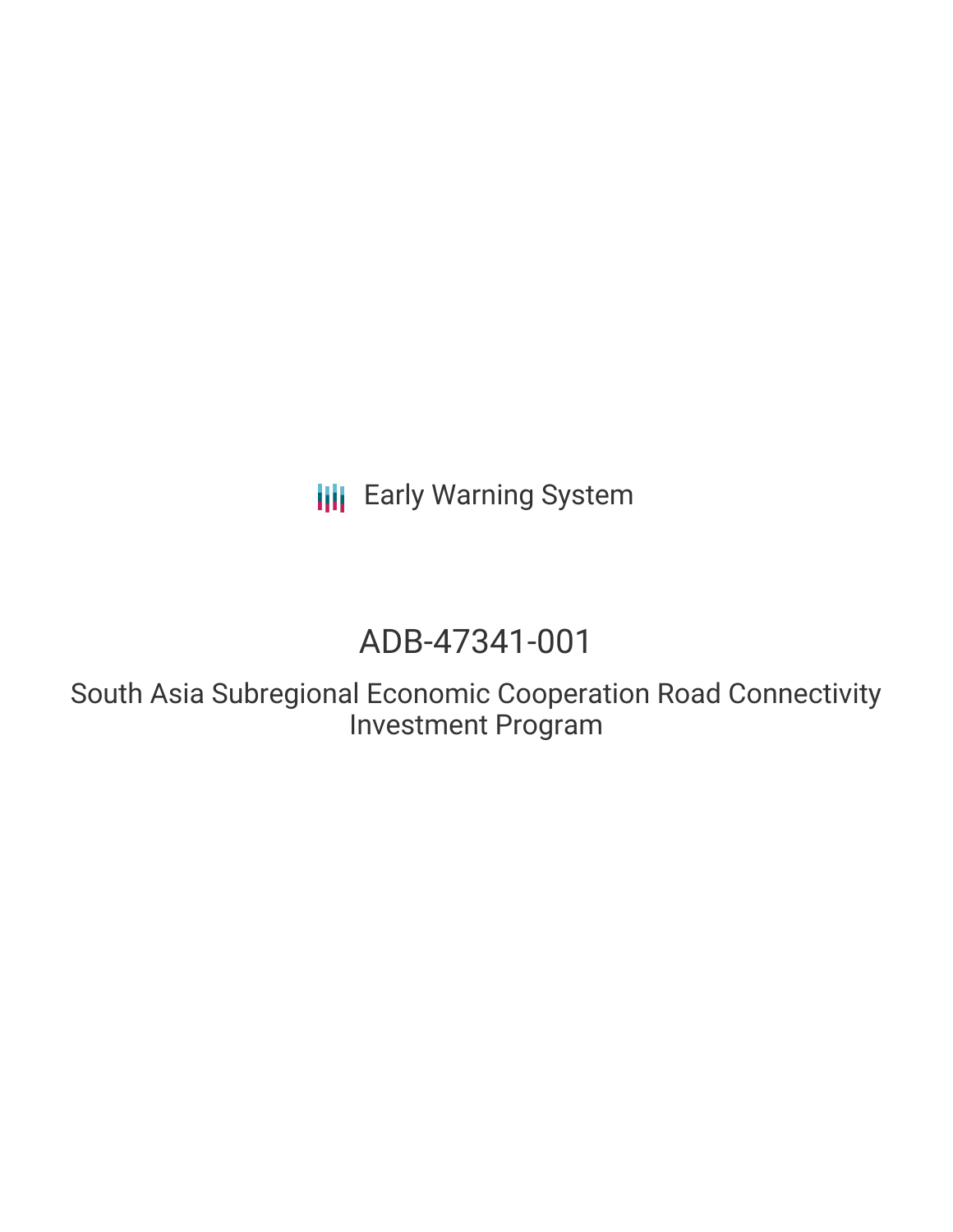

Ш

### **Quick Facts**

| <b>Countries</b>               | India                                         |
|--------------------------------|-----------------------------------------------|
| <b>Specific Location</b>       | North Bengal and Northeastern Region of India |
| <b>Financial Institutions</b>  | Asian Development Bank (ADB)                  |
| <b>Status</b>                  | Active                                        |
| <b>Bank Risk Rating</b>        | U                                             |
| <b>Voting Date</b>             | 2014-03-28                                    |
| <b>Borrower</b>                | Government of India                           |
| <b>Sectors</b>                 | Construction                                  |
| <b>Investment Type(s)</b>      | Loan                                          |
| <b>Investment Amount (USD)</b> | \$500.00 million                              |
| <b>Project Cost (USD)</b>      | \$761.60 million                              |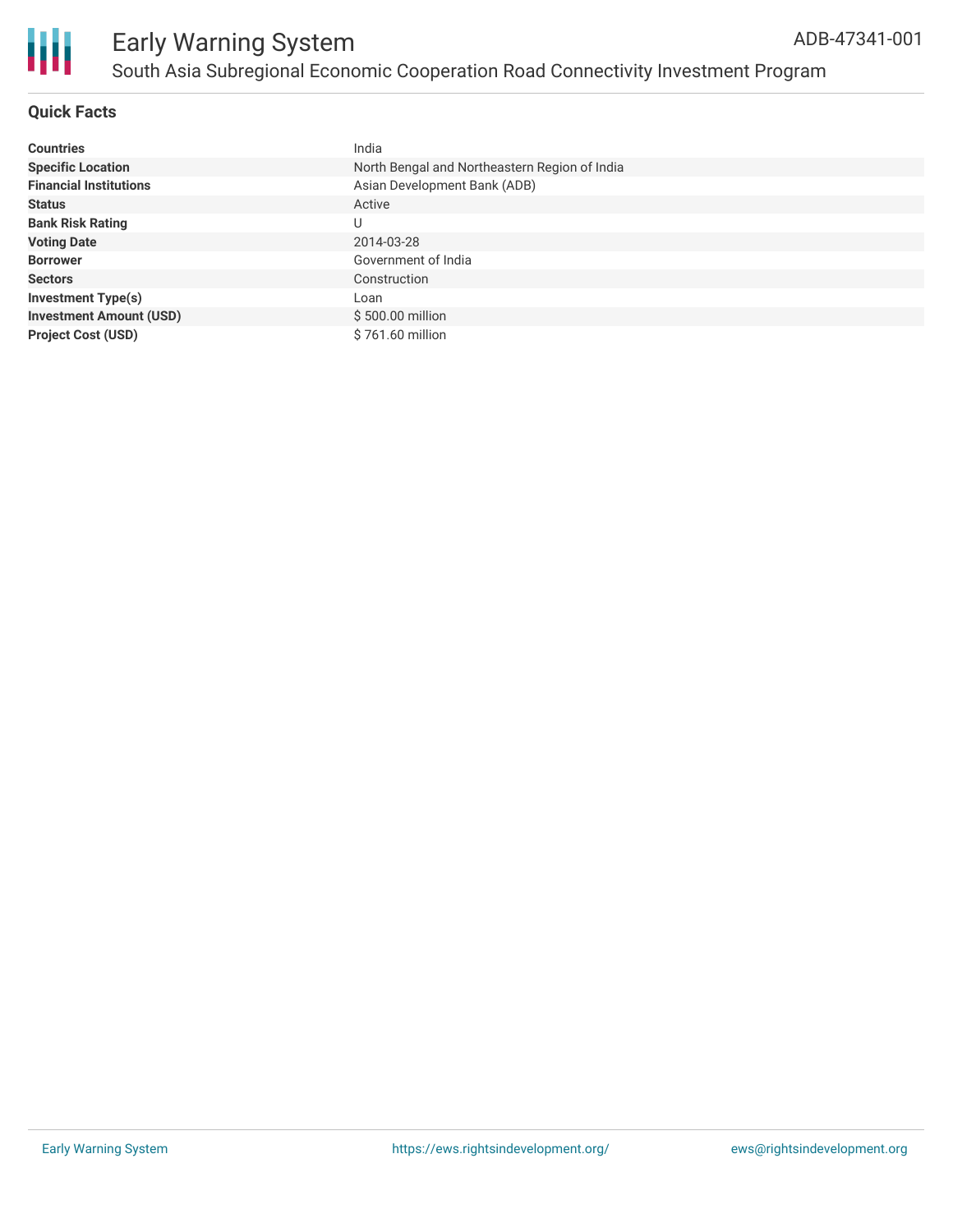

Ш

## Early Warning System South Asia Subregional Economic Cooperation Road Connectivity Investment Program

#### **Project Description**

This project finances the expansion of about 500 km of roads in North and northeastern Region of India.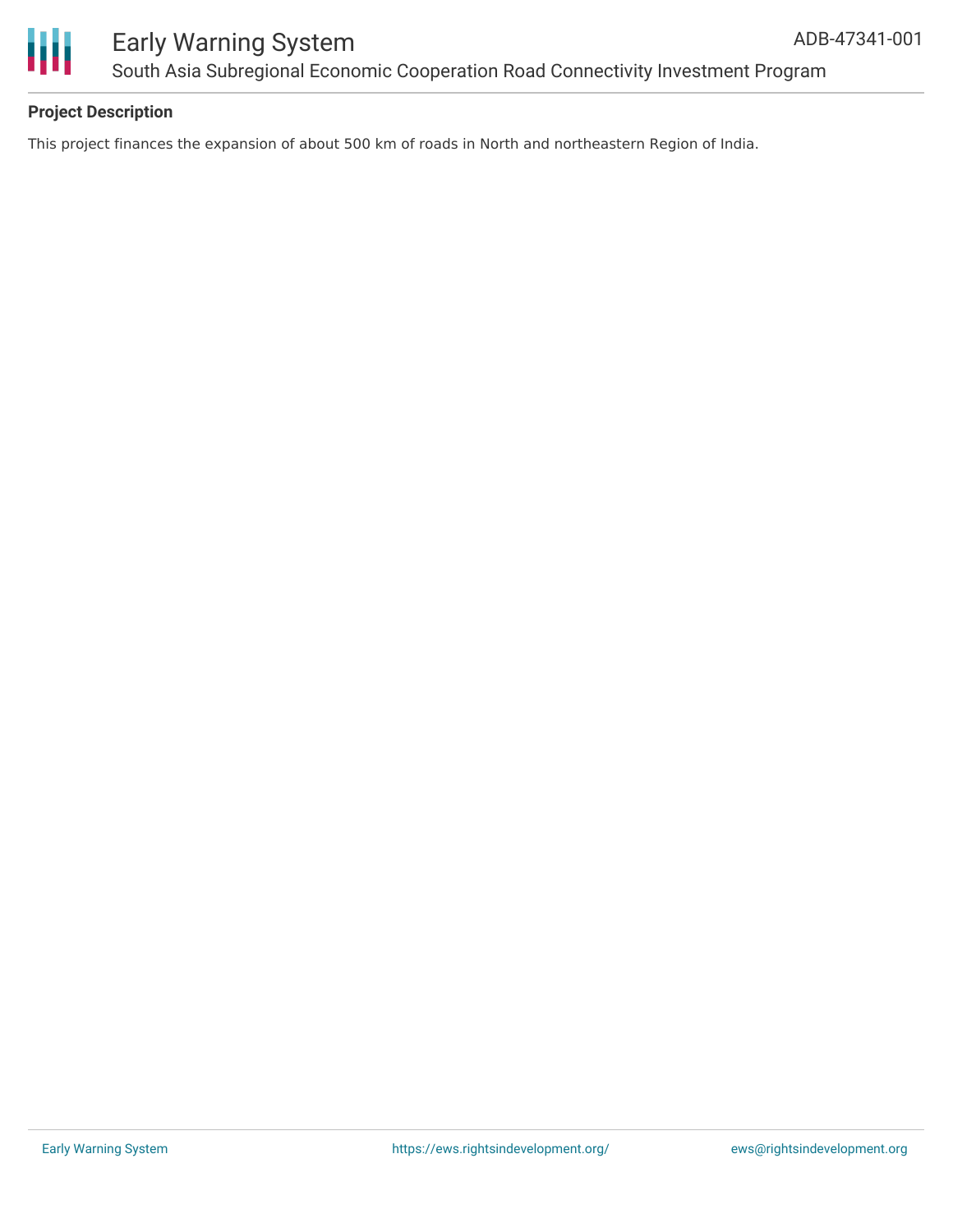

## Early Warning System South Asia Subregional Economic Cooperation Road Connectivity Investment Program

#### **Investment Description**

Asian Development Bank (ADB)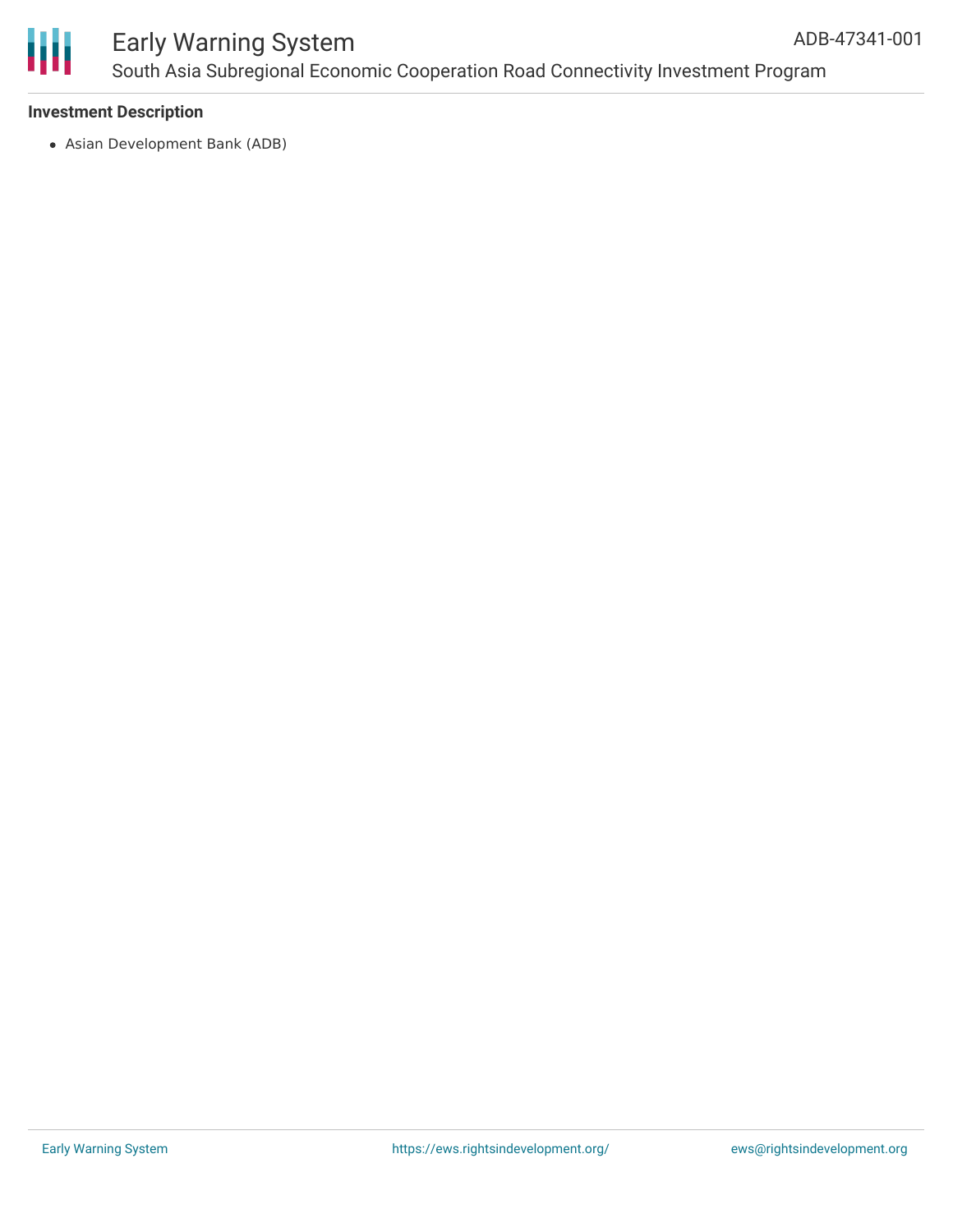



#### **Contact Information**

Ministry of Road Transport and Highways Transport Bhavan Room 509 Public Works Department State of Manipur PWD Complex, Khuyathong, Imphal Manipur 795001

#### ACCOUNTABILITY MECHANISM OF ADB

The Accountability Mechanism is an independent complaint mechanism and fact-finding body for people who believe they are likely to be, or have been, adversely affected by an Asian Development Bank-financed project. If you submit a complaint to the Accountability Mechanism, they may investigate to assess whether the Asian Development Bank is following its own policies and procedures for preventing harm to people or the environment. You can learn more about the Accountability Mechanism and how to file a complaint at: http://www.adb.org/site/accountability-mechanism/main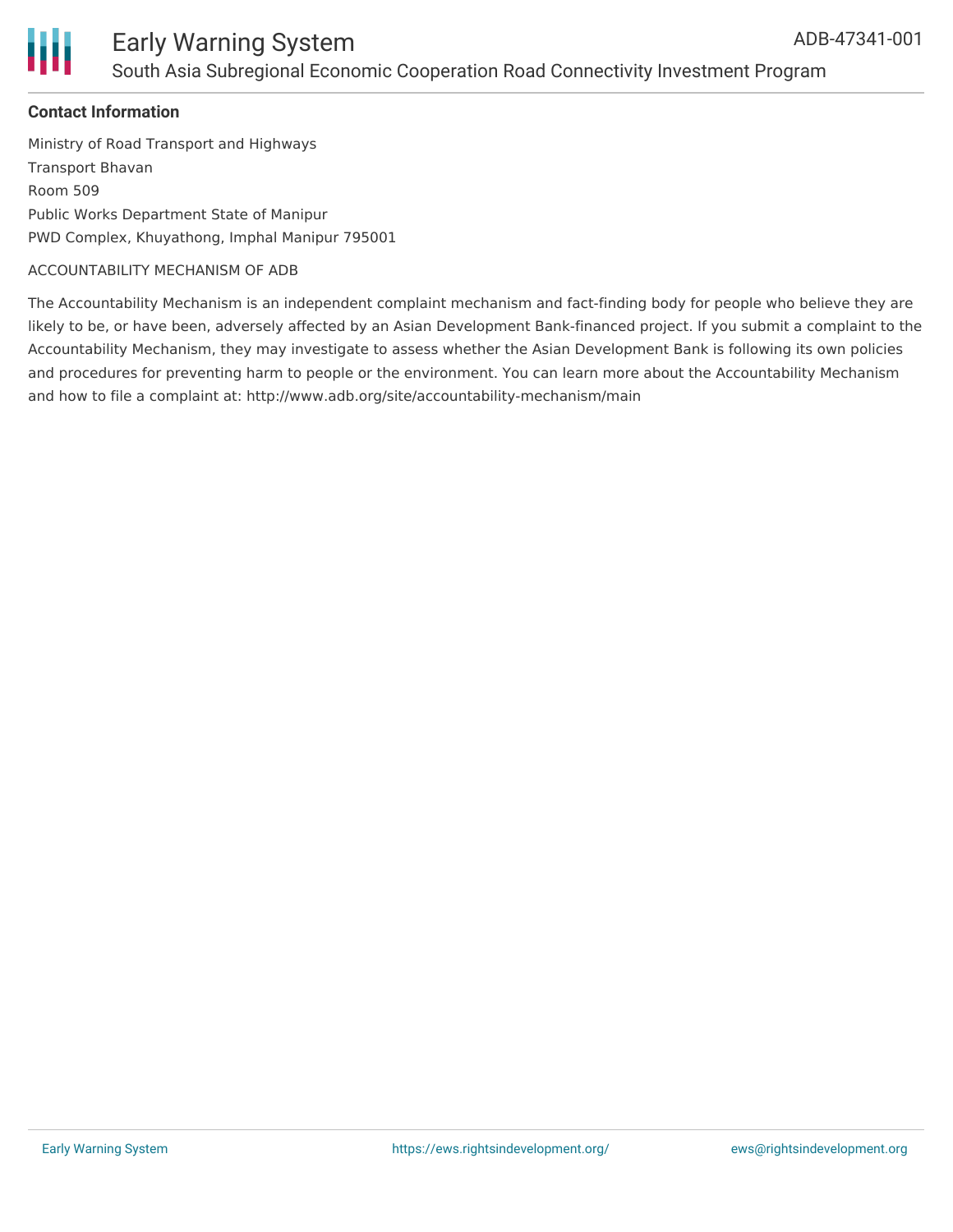## Early Warning System

South Asia Subregional Economic Cooperation Road Connectivity Investment Program

#### **Bank Documents**

- [Amendment](https://ewsdata.rightsindevelopment.org/files/documents/01/ADB-47341-001_bop1bNb.pdf) to the Framework Financing Agreement MFF 0079-IND: South Asia Subregional Economic Coopera [\[Original](https://www.adb.org/projects/documents/mff-0079-ind-sasec-road-connectivity-inv-ffa-a) Source]
- ASEC Road [Connectivity](https://ewsdata.rightsindevelopment.org/files/documents/01/ADB-47341-001_gS7zjLS.pdf) Investment Program (Tranche 1) Asian Highways 2 and 48: Addendum to the Dec
- Climate Change: Project [Adaptation](https://ewsdata.rightsindevelopment.org/files/documents/01/ADB-47341-001_K8IyHIY.pdf) Action Report (Tranche1) [\[Original](https://www.adb.org/projects/documents/sasec-road-connectivity-investment-program-rrp) Source]
- Comparison of Financing Modality for IND: SASEC Road [Connectivity](https://ewsdata.rightsindevelopment.org/files/documents/01/ADB-47341-001_Iog9jju.pdf) Investment Program [\[Original](https://www.adb.org/projects/documents/sasec-road-connectivity-investment-program-rrp) Source]
- [Contribution](https://ewsdata.rightsindevelopment.org/files/documents/01/ADB-47341-001_uZvhWJN.pdf) to the ADB Results Framework [\[Original](https://www.adb.org/projects/documents/sasec-road-connectivity-investment-program-rrp) Source]
- Country Economic [Indicators](https://ewsdata.rightsindevelopment.org/files/documents/01/ADB-47341-001_u0CoU5T.pdf) [\[Original](https://www.adb.org/projects/documents/sasec-road-connectivity-investment-program-rrp) Source]
- [Development](https://ewsdata.rightsindevelopment.org/files/documents/01/ADB-47341-001_bnYY78g.pdf) Coordination [\[Original](https://www.adb.org/projects/documents/sasec-road-connectivity-investment-program-rrp) Source]
- [Economic](https://ewsdata.rightsindevelopment.org/files/documents/01/ADB-47341-001_jtdD5pL.pdf) and Financial Analysis [\[Original](https://www.adb.org/projects/documents/sasec-road-connectivity-investment-program-rrp) Source]
- [Environmental](https://ewsdata.rightsindevelopment.org/files/documents/01/ADB-47341-001_vV5UAyK.pdf) Assessment and Review Framework [\[Original](https://www.adb.org/projects/documents/sasec-road-connectivity-investment-program-rrp) Source]
- [Environmental](https://ewsdata.rightsindevelopment.org/files/documents/01/ADB-47341-001_ms7Zhld.pdf) Impact Assessment [\[Original](https://www.adb.org/projects/documents/sasec-road-connectivity-investment-program-rrp) Source]
- Facility [Administration](https://www.adb.org/projects/documents/sasec-road-connectivity-investment-program-rrp) Manual
- [Framework](https://www.adb.org/projects/documents/sasec-road-connectivity-investment-program-rrp) Financing Agreement
- Indigenous Peoples Planning [Framework](https://ewsdata.rightsindevelopment.org/files/documents/01/ADB-47341-001_71QZgTH.pdf) [\[Original](https://www.adb.org/projects/documents/sasec-road-connectivity-investment-program-rrp) Source]
- List of Project Roads and Design [Summary](https://ewsdata.rightsindevelopment.org/files/documents/01/ADB-47341-001_eoSPID6.pdf) [\[Original](https://www.adb.org/projects/documents/sasec-road-connectivity-investment-program-rrp) Source]
- MFF SASEC Road [Connectivity](https://ewsdata.rightsindevelopment.org/files/documents/01/ADB-47341-001_SkhH6nU.pdf) Investment Program (Facility) [\[Original](https://www.adb.org/projects/documents/mff-sasec-road-connectivity-investment-program-facility-ipsa) Source]
- Periodic [Financing](https://www.adb.org/projects/documents/sasec-road-connectivity-investment-program-rrp) Request for Tranche 1
- Project [Disclosure](https://ewsdata.rightsindevelopment.org/files/documents/01/ADB-47341-001.pdf) PDF [\[Original](https://www.adb.org/printpdf/projects/47341-001/main) Source]
- Regional Transport [Connectivity](https://ewsdata.rightsindevelopment.org/files/documents/01/ADB-47341-001_hlBr9AL.pdf) in South Asia [\[Original](https://www.adb.org/projects/documents/sasec-road-connectivity-investment-program-rrp) Source]
- [Resettlement](https://ewsdata.rightsindevelopment.org/files/documents/01/ADB-47341-001_jJy22Iy.pdf) Framework [\[Original](https://www.adb.org/projects/documents/sasec-road-connectivity-investment-program-rrp) Source]
- [Resettlement](https://ewsdata.rightsindevelopment.org/files/documents/01/ADB-47341-001_jFGcFa5.pdf) Plan: Asian Highway 2 [\[Original](https://www.adb.org/projects/documents/sasec-road-connectivity-investment-program-rrp) Source]
- [Resettlement](https://ewsdata.rightsindevelopment.org/files/documents/01/ADB-47341-001_w1oP6gK.pdf) Plan: Asian Highway 48 [\[Original](https://www.adb.org/projects/documents/sasec-road-connectivity-investment-program-rrp) Source]
- Risk Assessment and Risk [Management](https://ewsdata.rightsindevelopment.org/files/documents/01/ADB-47341-001_CwSgI12.pdf) Plan [\[Original](https://www.adb.org/projects/documents/sasec-road-connectivity-investment-program-rrp) Source]
- SASEC Road [Connectivity](https://ewsdata.rightsindevelopment.org/files/documents/01/ADB-47341-001_n9jUyr7.pdf) Investment Program [\[Original](https://www.adb.org/projects/documents/sasec-road-connectivity-investment-program-rf-feb-2014) Source]
- SASEC Road [Connectivity](https://ewsdata.rightsindevelopment.org/files/documents/01/ADB-47341-001_vItaTnW.pdf) Investment Program [\[Original](https://www.adb.org/projects/documents/sasec-road-connectivity-investment-program-ippf-feb-2014) Source]
- SASEC Road [Connectivity](https://ewsdata.rightsindevelopment.org/files/documents/01/ADB-47341-001_9zlLHmX.pdf) Investment Program [\[Original](https://www.adb.org/projects/documents/sasec-road-connectivity-investment-program-earf-feb-2014) Source]
- SASEC Road [Connectivity](https://ewsdata.rightsindevelopment.org/files/documents/01/ADB-47341-001_YUfmOkH.pdf) Investment Program [\[Original](https://www.adb.org/projects/documents/sasec-road-connectivity-investment-program-rf) Source]
- SASEC Road [Connectivity](https://ewsdata.rightsindevelopment.org/files/documents/01/ADB-47341-001_Zhc16pR.pdf) Investment Program [\[Original](https://www.adb.org/projects/documents/sasec-road-connectivity-investment-program-earf) Source]
- SASEC Road [Connectivity](https://ewsdata.rightsindevelopment.org/files/documents/01/ADB-47341-001_ooZ7XFP.pdf) Investment Program [\[Original](https://www.adb.org/projects/documents/sasec-road-connectivity-investment-program-ippf) Source]
- SASEC Road [Connectivity](https://ewsdata.rightsindevelopment.org/files/documents/01/ADB-47341-001_bIMgRiX.pdf) Investment Program (formerly SASEC Road Connectivity Sector Project) [\[Original](https://www.adb.org/projects/documents/sasec-road-connectivity-investment-program-eia) Source]
- SASEC Road Connectivity Investment Program (Tranche 1) [Imphal-Kangchup-Tamenglong](https://ewsdata.rightsindevelopment.org/files/documents/01/ADB-47341-001_O4ZUOXb.pdf) Road: Final Envi [Original Source]
- SASEC Road Connectivity Investment Program: [Changrabandha](https://ewsdata.rightsindevelopment.org/files/documents/01/ADB-47341-001_DiuJCFN.pdf) Mainaguri Dhupguri Birpara Hasimar [Original Source]
- SASEC Road [Connectivity](https://ewsdata.rightsindevelopment.org/files/documents/01/ADB-47341-001_T12LJf6.pdf) Investment Program: Panitanki Bagdogra Shivmandir More Medical More [Original Source]
- SASEC Road Connectivity Investment Program: Updated [Environmental](https://ewsdata.rightsindevelopment.org/files/documents/01/ADB-47341-001_NPkvRnp.pdf) Assessment and Review Framework [Original Source]
- SASEC Road Connectivity Investment Program: Updated [Resettlement](https://ewsdata.rightsindevelopment.org/files/documents/01/ADB-47341-001_P6AJ66I.pdf) Framework [\[Original](https://www.adb.org/projects/documents/ind-47341-003-rf) Source]
- SASEC Road Connectivity Investment Program: Updated [Resettlement](https://ewsdata.rightsindevelopment.org/files/documents/01/ADB-47341-001_2rksx7D.pdf) Framework (February 2015) [\[Original](https://www.adb.org/projects/documents/ind-sasec-road-connectivity-investment-program-feb-2015-rf) Source]
- SASEC Road [Connectivity](https://ewsdata.rightsindevelopment.org/files/documents/01/ADB-47341-001_b0hBNoh.pdf) Sector Project: Asian Highways 2 & 48 [\[Original](https://www.adb.org/projects/documents/sasec-road-connectivity-sector-project-asian-highways-2-48-eia) Source]
- Sector [Assessment](https://ewsdata.rightsindevelopment.org/files/documents/01/ADB-47341-001_W3Rzlxf.pdf) (Summary): Regional Road Transport [\[Original](https://www.adb.org/projects/documents/sasec-road-connectivity-investment-program-rrp) Source] South Asia Subregional Economic Conectivity Road [Connectivity](https://ewsdata.rightsindevelopment.org/files/documents/01/ADB-47341-001_EojBT0L.pdf) Investment Program - Tranche 1: Period